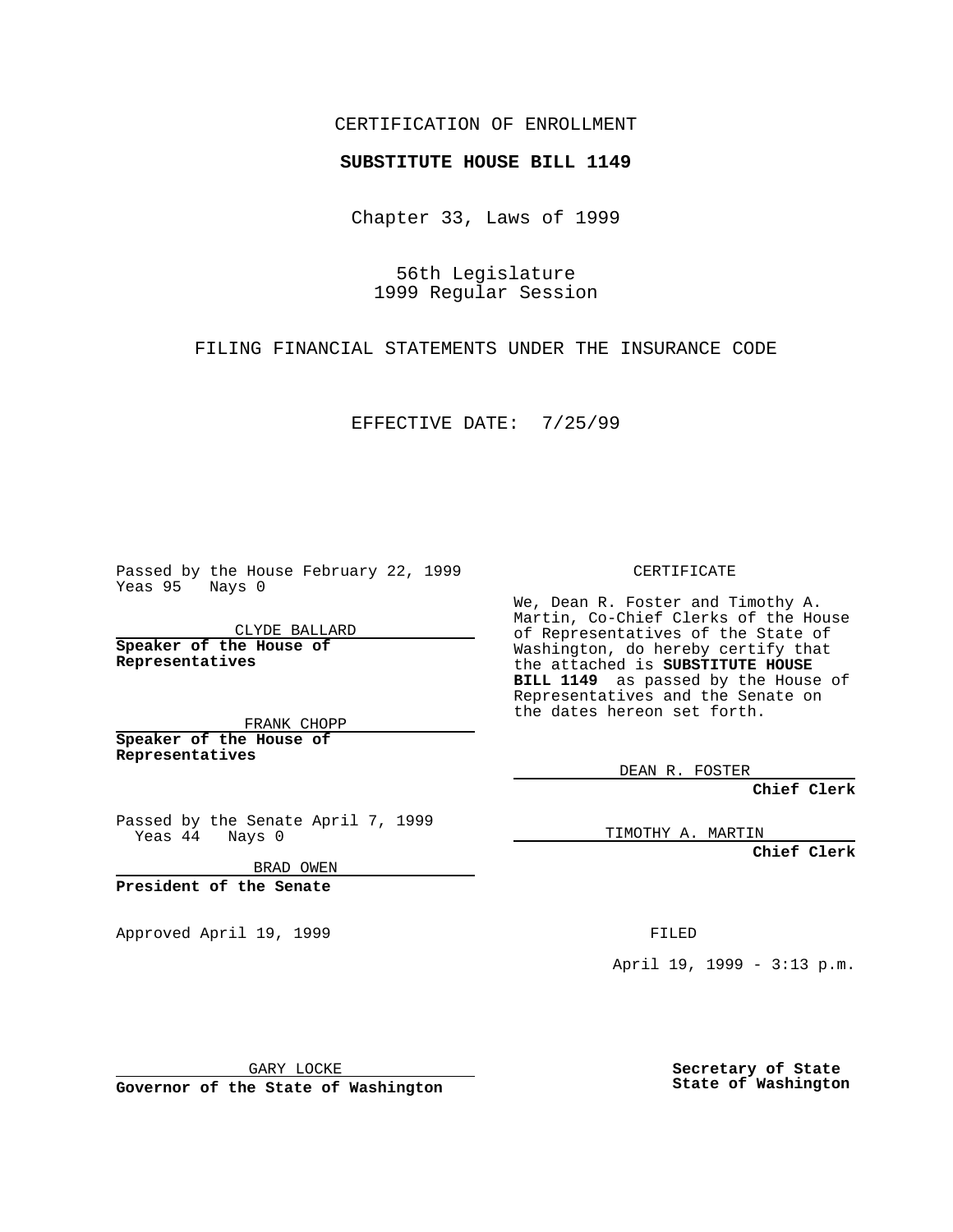## **SUBSTITUTE HOUSE BILL 1149** \_\_\_\_\_\_\_\_\_\_\_\_\_\_\_\_\_\_\_\_\_\_\_\_\_\_\_\_\_\_\_\_\_\_\_\_\_\_\_\_\_\_\_\_\_\_\_

Passed Legislature - 1999 Regular Session

#### **State of Washington 56th Legislature 1999 Regular Session**

**By** House Committee on Financial Institutions & Insurance (originally sponsored by Representatives Sullivan, Kastama, Lantz, Gombosky, Rockefeller, Linville, Conway, Murray, H. Sommers and Wolfe)

Read first time 02/15/1999.

 AN ACT Relating to accounting standards under the insurance code; adding a new section to chapter 48.05 RCW; adding a new section to chapter 48.36A RCW; and adding a new section to chapter 48.43 RCW.

BE IT ENACTED BY THE LEGISLATURE OF THE STATE OF WASHINGTON:

 NEW SECTION. **Sec. 1.** A new section is added to chapter 48.05 RCW to read as follows:

 Every insurer holding a certificate of authority from the commissioner shall file its financial statements as required by this code and by the commissioner in accordance with the accounting practices and procedures manuals as adopted by the national association of insurance commissioners, unless otherwise provided by law.

 NEW SECTION. **Sec. 2.** A new section is added to chapter 48.36A RCW to read as follows:

 Every fraternal benefit society holding a certificate of authority shall file its financial statements as required by this code and by the commissioner in accordance with the accounting practices and procedures manuals as adopted by the national association of insurance commissioners, unless otherwise provided by law.